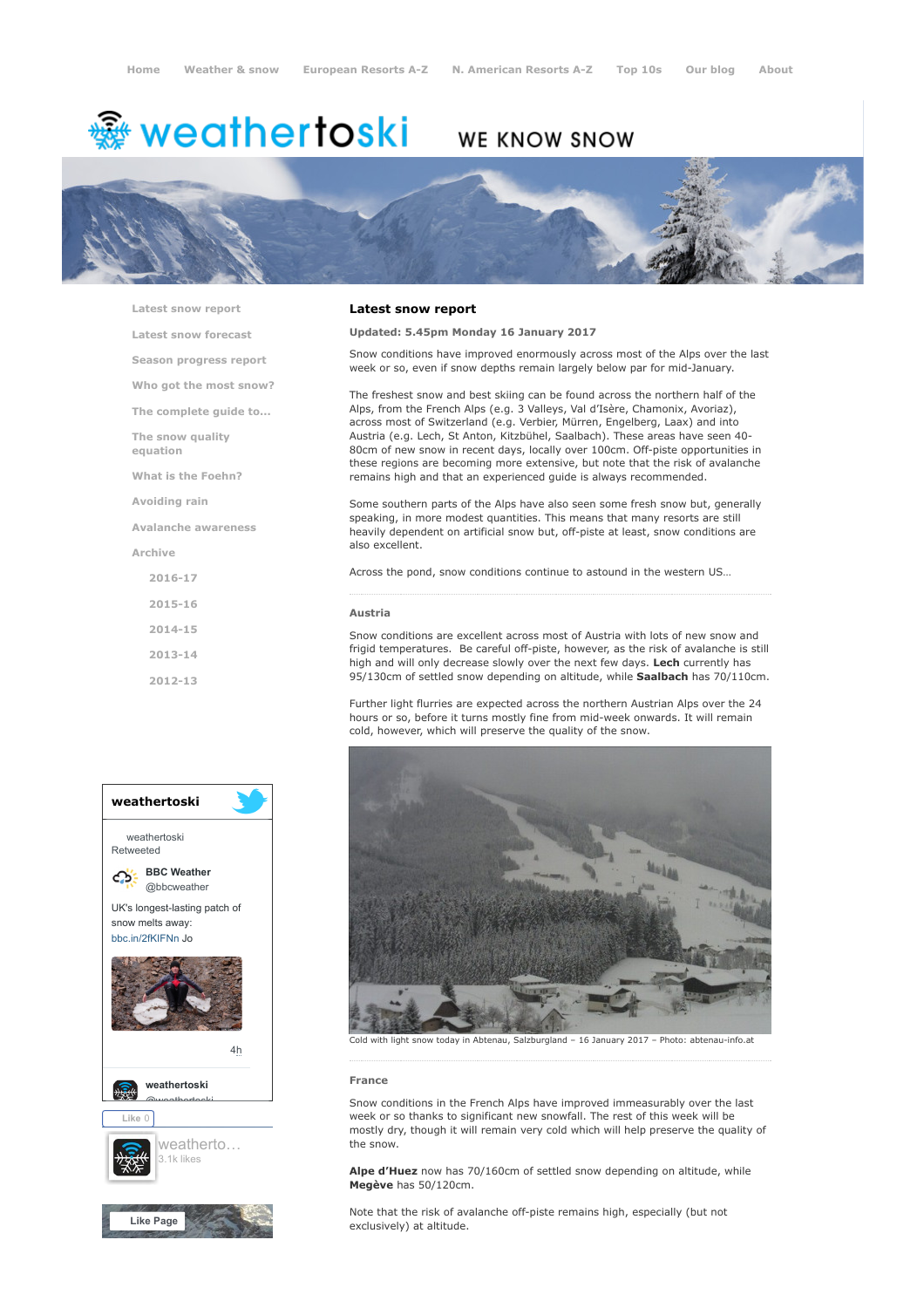Follow me on: **Luitt** 

[Tweet](https://twitter.com/intent/tweet?original_referer=https%3A%2F%2Fwww.weathertoski.co.uk%2Fweather-snow%2Farchive%2Fsnow-report-16-01-2017%2F&ref_src=twsrc%5Etfw&text=Weather%20to%20ski%20-%20Snow%20report%20-%2016%20January%202017&tw_p=tweetbutton&url=https%3A%2F%2Fwww.weathertoski.co.uk%2Fweather-snow%2Farchive%2Fsnow-report-16-01-2017%2F)

Tweet this page





# Contact us...

Got a burning question about weather or snow conditions in the Alps? [Contact us](https://www.weathertoski.co.uk/about-1/contact-us/) and we'll do our best to answer it...

E: [info@weathertoski.co.uk](mailto:fraser@weathertoski.co.uk)

T: +44 (0)20 3151 3154



Vastly improved conditions in the Portes du Soleil. This is Châtel – 16 January 2017 – Photo: chatel.com

#### Italy

Italian resorts have seen less new snow in recent days than those further north but, on-piste at least, are still skiing very well.

The best natural snow cover and overall snow conditions in Italy remain in the higher resorts of the north-western Italian Alps, such as Cervinia (30/120cm) and La Thuile (30/100cm).

Further east the ski resorts are generally more reliant on snow-making, even if it does now look a bit more wintry in Cortina (10/25cm) and Selva (5/30cm), for example.

Expect plenty of dry weather this week but very cold temperatures.



Excellent piste skiing in Madonna di Campiglio – 16 January 2017 – Photo: funiviecampiglio.it

## Switzerland

Snow conditions are very good across most Swiss resorts thanks to new snow and sub-zero temperatures.

The heaviest of the recent snow has been in the north, though base depths are still considerably below average, with 30/65cm depending on altitude in Mürren and 25/70cm in **Davos**.

Except for a few light flurries in the northern Swiss Alps over the next 24 hours, the rest of the week will be mostly fine but very cold.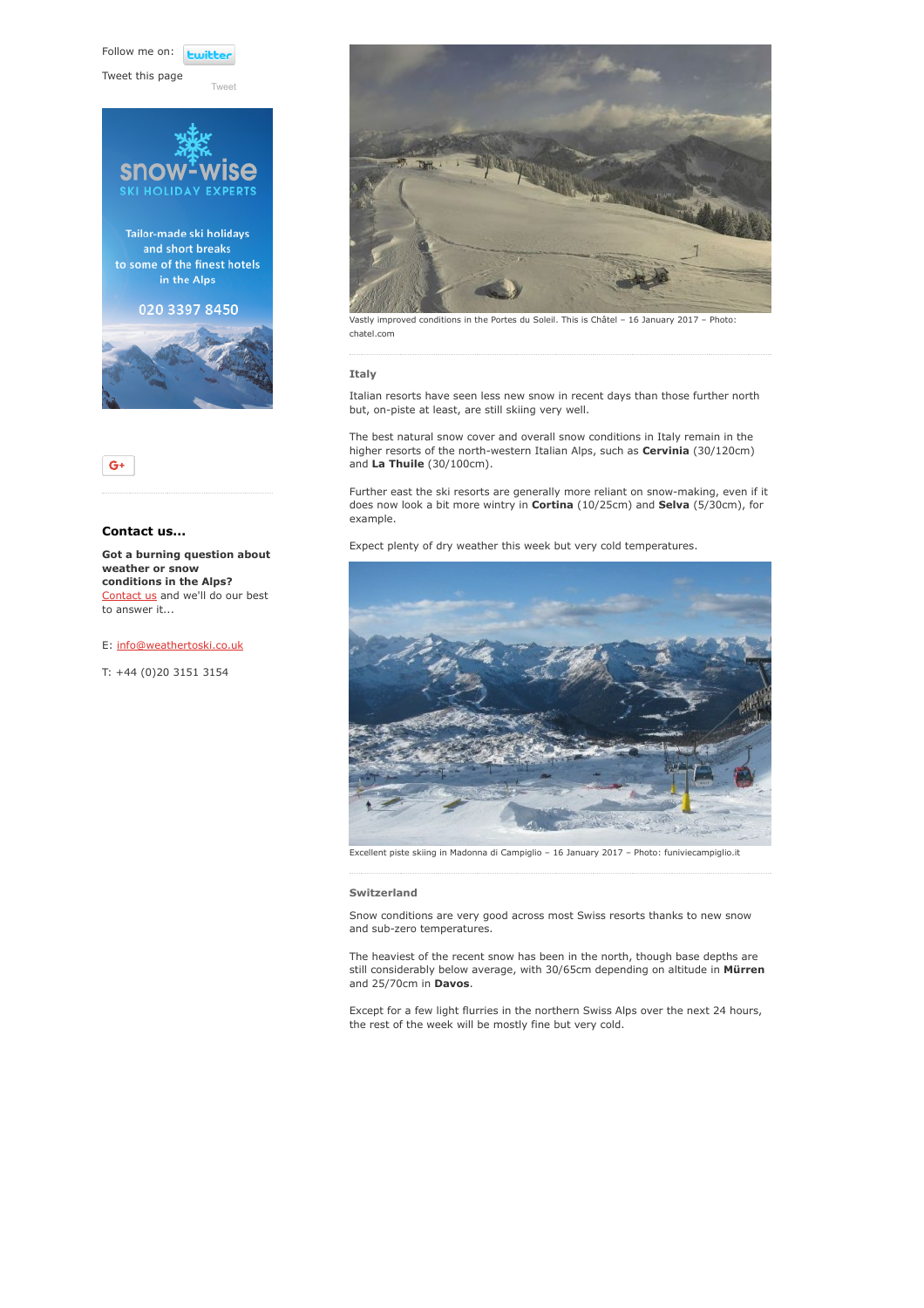

Fabulous snow conditions in Bettmeralp in the Swiss Valais – 16 January 2017 – Photo: aletscharena.ch

## Rest of Europe

The Pyrenees have at last seen big snowfalls, after a very poor start to the season. Over 1m has now fallen in both Andorra's Soldeu, where base depths are 80/130cm, and Spain's **Baqueira Beret** (140/180cm).

Bulgarian ski resorts, such as **Borovets** (130/155cm), also have plenty of snow with lots more in the forecast.

In Scandinavia, most resorts are ticking along nicely, with some of the freshest snow to be found in Norway's Voss (60/120cm) where around 25cm fell on Friday.



Big snowfalls in the French Pyrenees. This is Ariège – 16 January 2017 – Photo: ariege.com

#### USA

Snow conditions remain excellent across the western US following multiple big snowfalls. California's Mammoth (320/622cm) has perhaps the most impressive snowfall figures in the world right now, with yet another big storm due in the next few days.

Two other particularly snowy resorts are Crested Butte (210cm mid-mountain) in Colorado, and Alta (215cm mid-mountain) in Utah, both of which will also be seeing yet more snow over the coming days.